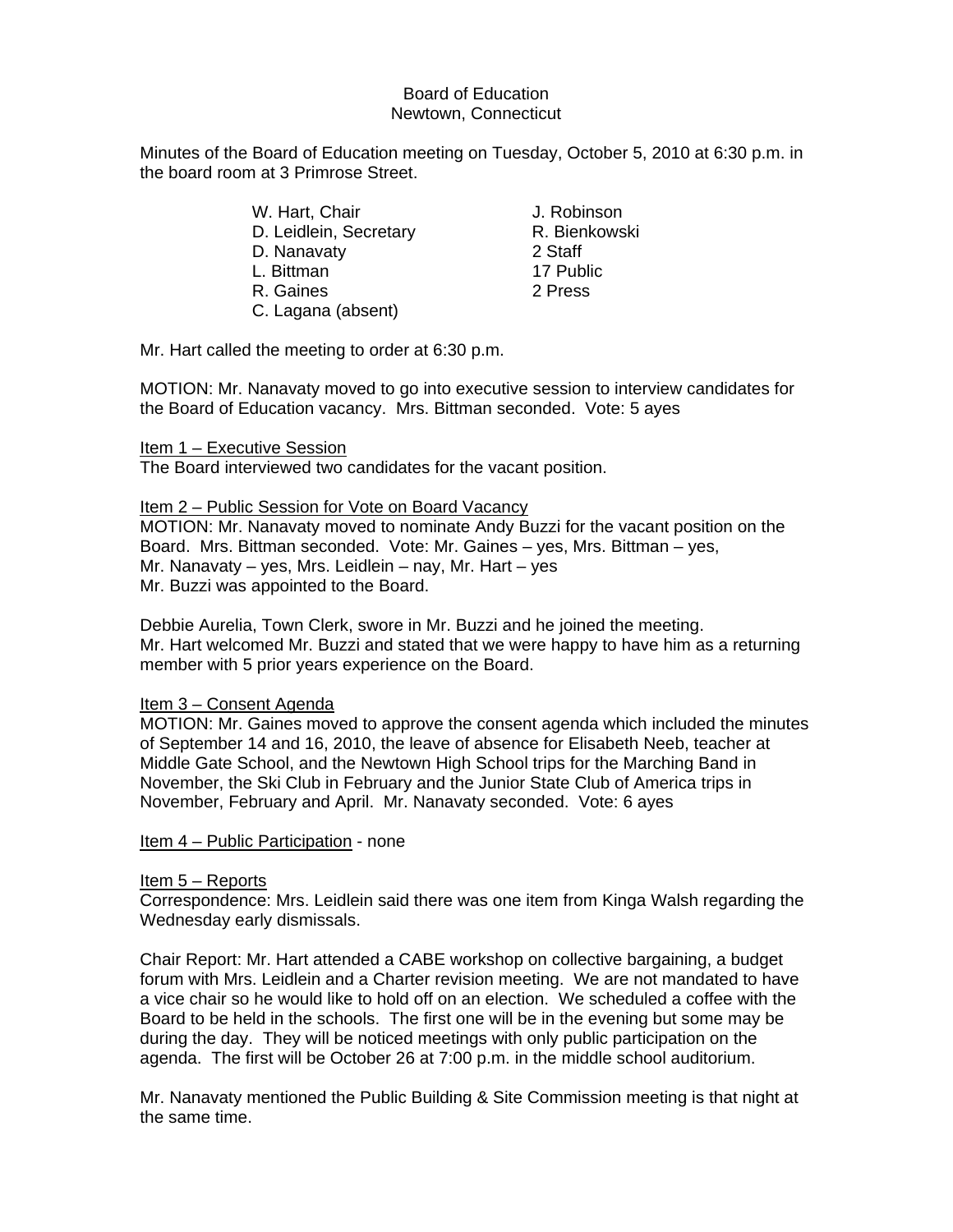Board of Education **Contact Contact Contact Contact Contact Contact Contact Contact Contact Contact Contact Contact Contact Contact Contact Contact Contact Contact Contact Contact Contact Contact Contact Contact Contact Co** 

Mr. Hart is also planning to produce articles periodically to be posted on our website and the press. He referred to the one he sent the Board on our goals.

Superintendent's Report: Dr. Robinson stated that 39 of our high schools students are being acknowledged with a letter from the Commissioner of Education because they achieved at the Advanced level on all of the CAPT subtests. A training session is being held Wednesday for secretaries on entering the expenditure estimates directly into Phoenix. Wednesday is also the first early release day for district level Professional Learning Communities which will focus on student writing. Unofficial October 1, 2010 enrollment shows us down 72 students from last year but up 35 over our projections and up 43 over Chung's projections. Dr. Chung will be at the Legislative Council meeting Wednesday night.

Mr. Nanavaty noted the increase of 35 students at Reed.

Dr. Robinson cut teachers at Reed so they are running large class sizes.

Mr. Nanavaty asked for the class sizes at Reed. Mrs. Leidlein asked to discuss enrollment at the next meeting.

Dr. Robinson said there could be additional changes before we have the official enrollment report.

Mr. Nanavaty asked to have it emailed to the Board.

Public Building and Site Report: Mr. Nanavaty attended the meeting last Tuesday. They indicated that all Town building project will go through them. Regarding the schools they want to be sure the middle school roof will be done. There is some concern by Dan Holmes who wanted to make sure that all sustainable options for the work would be looked at. The tentative start date for the roof is April 2011 and completion in August or September 2011. We may have to relocate some students during the work. Regarding the high school, Morganti said November 2 would be the move in date. The gym will be completed by November 22. There are some issues regarding the framing on some sides of window and with the field base coat on the track.

Mrs. Leidlein was concerned about relocating middle school students and asked for additional information.

Mr. Nanavaty said we don't have any yet. The portables at the high school could be used but transportation would be an issue. They would like to get as much done as possible during the April break.

Mr. Nanavaty referred to the letter from Mrs. Llodra to Bob Mitchell regarding the \$440,000 for the greenhouse. Public Building and Site asked Morganti to put together a list of price credits for the add-ons. He feels Morganti should meet with the greenhouse teacher, Dr. Robinson and Joe Costa to determine what is needed for educational purposes and what could be left out for a cost savings. We hope to have the greenhouse by the second semester.

## Item 6 – Old Business

District Goals and Objectives:

The Board discussed revisions to the document which included adding "space" to #2. This document would be reviewed periodically and include timelines and actions. A committee would be formed to develop actions with some assigned to the Superintendent and some to other groups. It was suggested that the Board talk about what it is that interests each of them and who would like to address that.